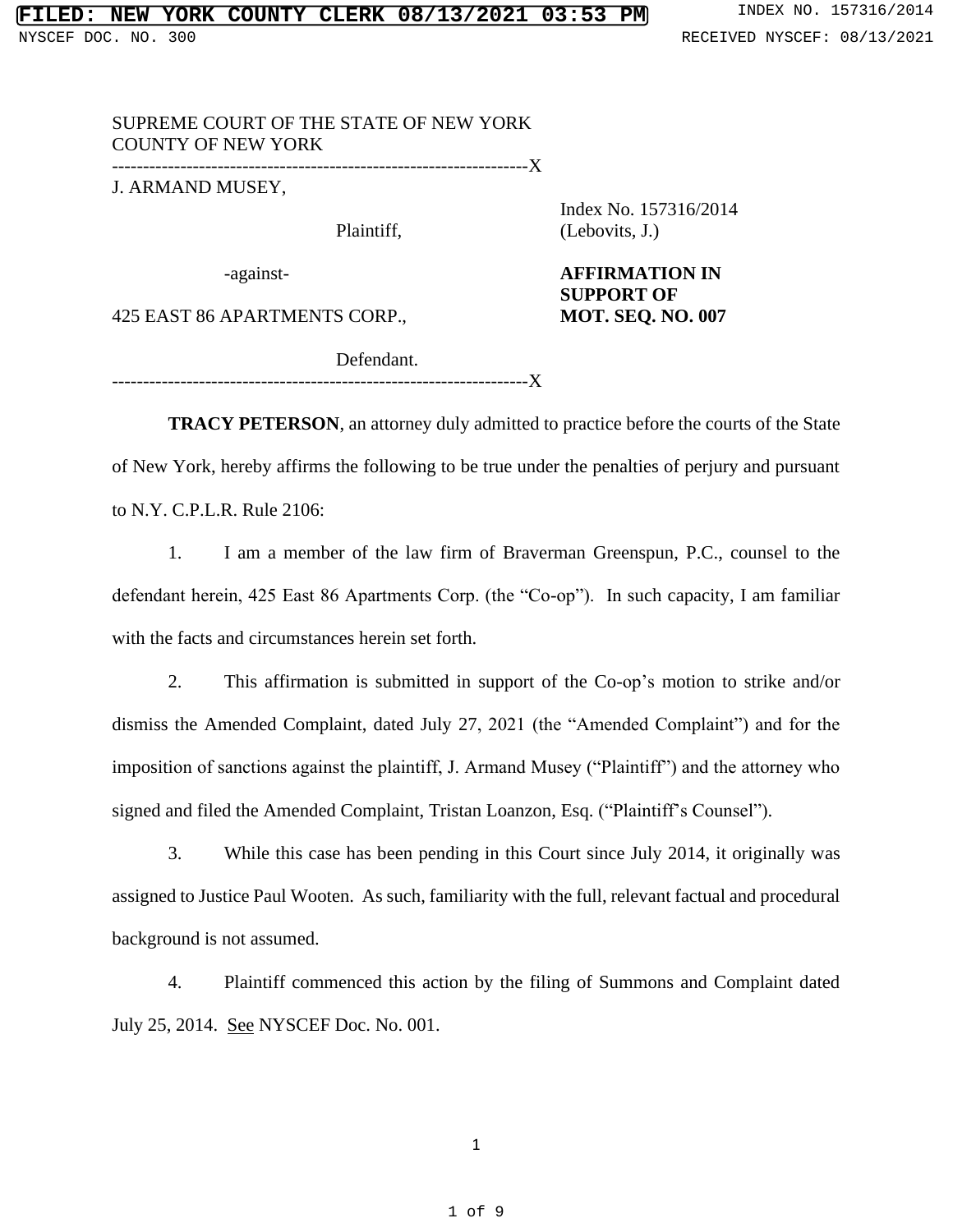5. The lawsuit, at that time, primarily concerned Plaintiff's challenge to certain rules duly-enacted by the Co-op's board of directors (the "Board"), which addressed the use of terrace space adjacent to the two penthouse apartments in the Co-op's building (the "Roof Rules").

6. By notice of motion dated November 3, 2014, the Co-op (and its then codefendants) moved to dismiss the Complaint pursuant to CPLR Rules 3211(a) or 3212. See NYSCEF Doc. No. 26.

7. Plaintiff opposed that motion and cross-moved for summary judgment in his favor, pursuant to CPLR Rule 3212, on two of the causes of action asserted in the original Complaint. See NYSCEF Doc. No. 62.

8. By Decision and Order, dated July 16, 2015 ("July 2015 D&O"), Hon. Paul Wooten largely granted the motion to dismiss pursuant to CPLR Rule 3211(a), leaving intact that portion of the original third cause of action seeking a declaration regarding the replacement of three doors "connecting the [Plaintiff's] Apartment to the adjacent roof" and the fourth cause of action. See NYSCEF Doc. No. 93 at p. 10.

9. Plaintiff's cross-motion for partial summary judgment was denied. See id. p. 11.

10. Plaintiff thereafter sought reargument of the July 2015 D&O, and leave to amend his complaint. See NYSCEF Doc. No. 99.

11. The proposed amended complaint asserted four causes of action against the Co-op:

(a) seeking a monetary judgment in excess of \$250,000.00 premised upon a purported breach of the proprietary lease between the parties (the "Lease") by the Co-op's allegedly (i) failing to "provide Plaintiff a terrace usable for its intended purpose for his exclusive enjoyment;" (ii) "hindering Plaintiff's quiet enjoyment of a portion of the Unit, *i.e.,* the terrace;" and (iii) "failing to restore the Unit (including the terrace) to its 'proper and usual' condition following the façade, roof and terrace repair project  $\dots$ ."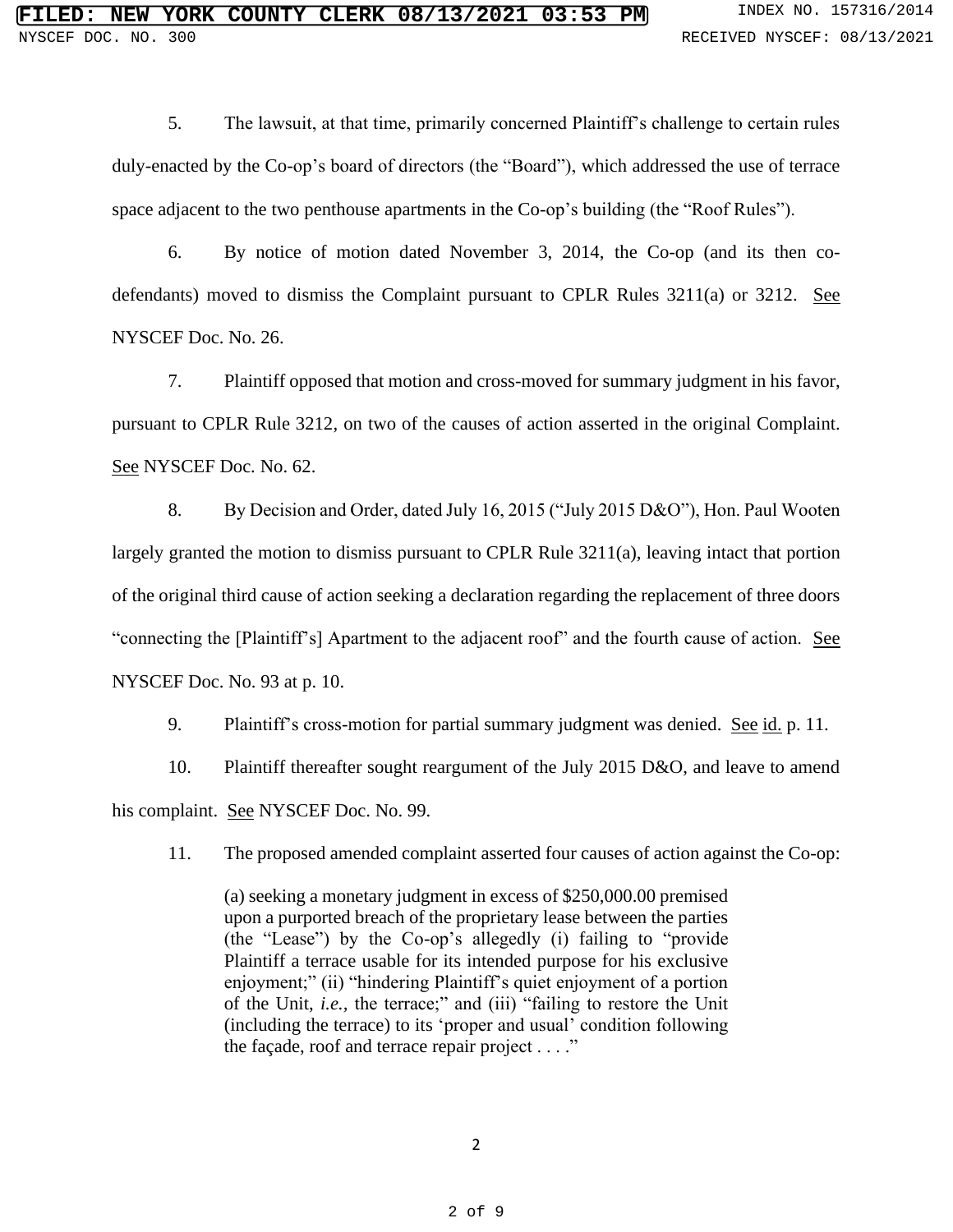(b) seeking a declaratory judgment that "(i) the terrace appurtenant to the Unit is for Plaintiff's exclusive use; (ii) [the Co-op] is obliged, pursuant to the [] Lease, to effect repairs to render the terrace usable for its [unspecified] intended purpose; and (iii) [the Co-op] is obligated, pursuant to the [] Lease, to maintain the three (3) exterior doors to the Unit that existed when Plaintiff purchased the shares referable to the Unit."

(c) seeking an injunction "ordering [the Co-op] to complete the necessary repairs to render the terrace usable for its [unspecified] intended purpose"

(d) seeking a monetary judgment in excess of \$250,000.00 based on the Co-op's alleged breach of the warranty of habitability set forth in N.Y. Real Property Law §235-b, on the grounds that the Coop's "installation of an improper surface has rendered the terrace unusable to be used as is . . . ."

NYSCEF Doc. No. 102 at pp. 8-11.

12. The Co-op opposed the motion for leave to reargue and to amend, and cross-moved

for leave to reargue that portion of the July 2015 D&O that denied its motion to dismiss the fourth

cause of action asserted in the original Complaint. See NYSCEF Doc No. 181.

13. By Decision and Order dated January 30, 2017 (the "January 2017 D&O"), Hon.

Paul Wooten denied Plaintiff's motion for leave to reargue the July 2015 D&O, denied his motion for leave to amend his complaint and granted the Co-op's motion to reargue, and upon reargument, granted summary judgment in the Co-op's favor on the fourth cause of action asserted in the original Complaint. See NYSCEF Doc. No. 197.

14. Among other things, in the January 2017 D&O, the Court was explicit that the "[L]ease and House Rules do not obligate the Co-op to renovate the roof and render it usable as a terrace at its own expense."  $\underline{Id}$  at p. 11.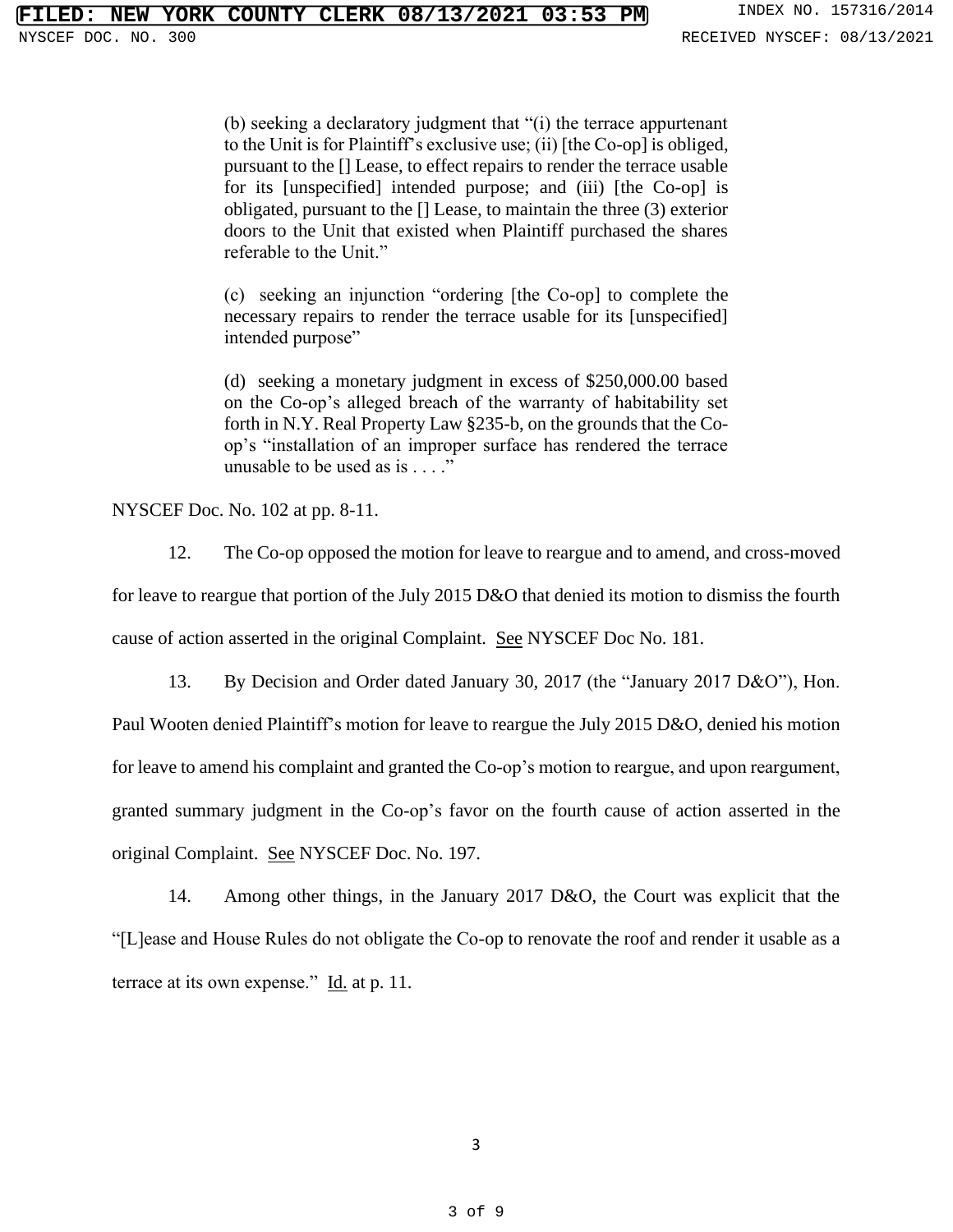15. Plaintiff appealed the July 2015 D&O to the extent it granted the Co-op's (and its then co-defendants') motion to dismiss, and the January 2017 D&O to the extent it denied Plaintiff's motion for leave to amend.

16. The Appellate Division, First Department unanimously affirmed both the July 2015 D&O and the January 2017 D&O. See Musey v. 425 East 86 Apts. Corp., 154 A.D.3d 401 (1<sup>st</sup>) Dep't 2017).

17. In so doing, the First Department confirmed that Plaintiff's challenges to the Roof Rules asserted in the original Complaint were time-barred by the four-month statute of limitations applicable to Article 78 proceedings. See id. at 403-04.

18. The First Department also affirmed the denial of Plaintiff's motion for leave to amend, concluding that the proposed first, second and third causes of action were "barred by the doctrine of the law of the case" – *i.e.*, that such claims are time-barred challenges to the Roof Rules – and the proposed breach of warranty of habitability claim was precluded by the fact that the warranty does not apply to "a terrace that is safe and suitable for plaintiff's own exclusive, outdoor use." Id. at 404-05.

19. By notice of motion dated November 2, 2017, Plaintiff sought reargument of the First Department's Decision and Order, or leave to appeal to the Court of Appeals. In connection with this motion to reargue, Plaintiff contended that the appellate court had "failed to address [his] request for a declaration of exclusive use" of the Terrace.<sup>1</sup> A copy of the relevant pages from this brief are annexed hereto as **Exhibit B**.

 $<sup>1</sup>$  Plaintiff has been pursuing this non-existent dispute for years, and I have been attempting to disabuse Plaintiff, for</sup> years, of the idea that the Co-op ever has taken the position that Plaintiff does not have exclusive use of the Terrace (subject to the terms of the Lease). One of the earlier examples of my attempts in this regard is found in an April 29, 2015 letter from me to Plaintiff's (former) counsel, Charles Krieg, which letter is annexed hereto as **Exhibit A**.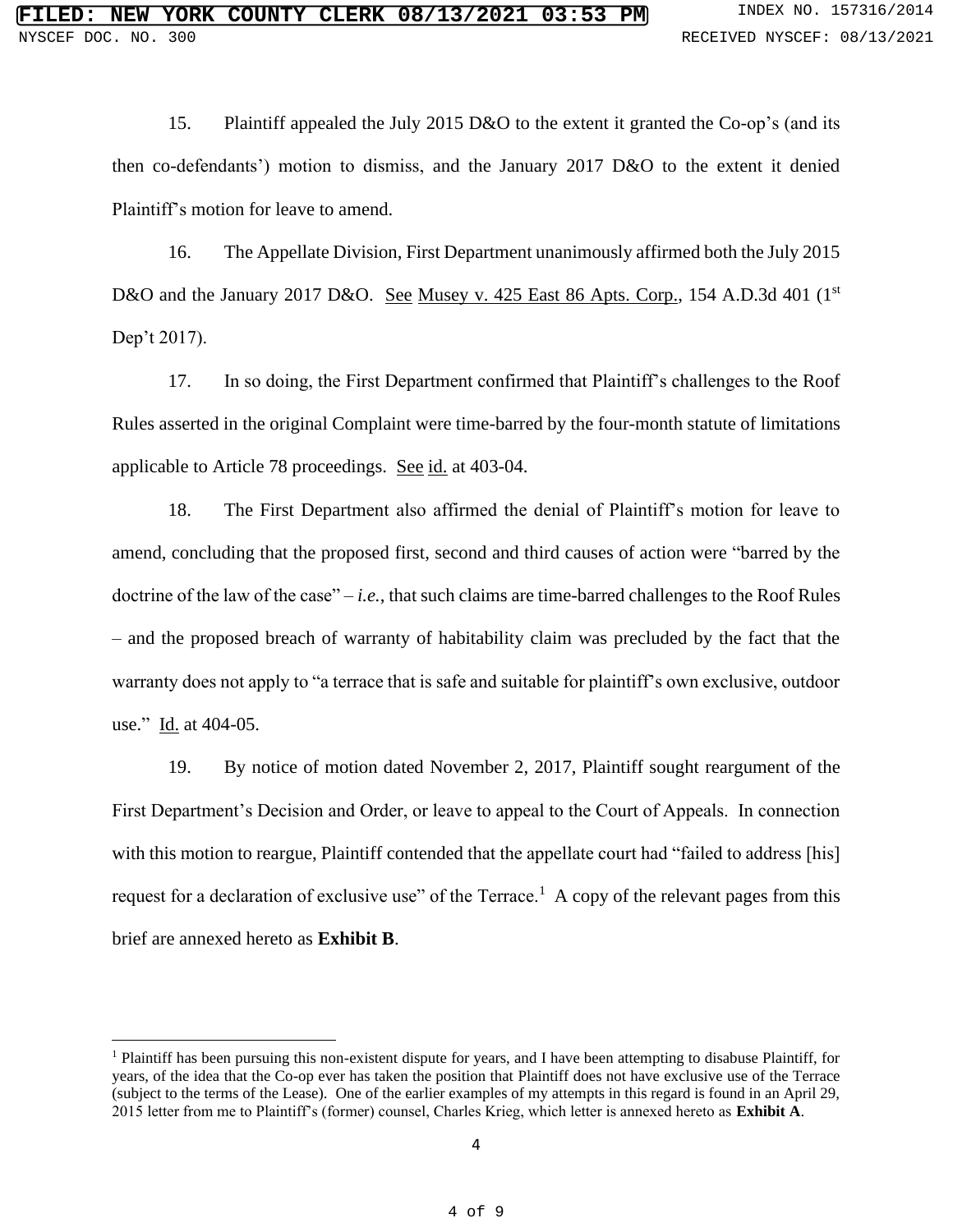20. In opposing this reargument motion, the Co-op noted that Plaintiff had not sought a declaration regarding exclusive use of the Terrace in his Complaint and had not otherwise preserved the issue for appellate review. A copy of the relevant pages from this January 2, 2018 brief is annexed hereto as **Exhibit C**.

21. Also in this brief, the Co-op again noted that there is no justiciable claim in this regard as the "Co-op has never disputed Appellant's right to exclusive use  $\dots$ ." Id. at p. 23.

22. The Appellate Division denied Plaintiff's motion for leave to reargue or in the alternative, for leave to appeal to the Court of Appeals. See NYSCEF Doc. No. 210.

23. Undeterred, Plaintiff sought leave to appeal to the Court of Appeals, which the Court of Appeals denied by Order dated May 8, 2018. See Musey v. 425 East 86 Apts. Corp., 31 N.Y.3d 1065 (2018).

24. By notice of motion dated January 9, 2019, Plaintiff again sought leave to amend his complaint. See NYSCEF Doc. No. 215.

25. Plaintiff's second proposed amended complaint contained five proposed causes of action:

> (a) seeking a declaration that Plaintiff has the right of exclusive use of the roof over his penthouse apartment;<sup>2</sup>

> (b) seeking "a declaration that [the Co-op] is obligated, pursuant to the [] Lease, to maintain the three (3) exterior doors to the Unit that existed when Plaintiff purchased the shares referable to the Unit and to repair the Terrace membrane to allow for proper drainage and be covered;"

> (c) seeking an order "directing that [the Co-op] compels [owner of the only other penthouse apartment in the building] to comply with the provisions of the Roof/Terrace Standards;"

<sup>2</sup> Plaintiff also included in the proposed amended complaint allegations concerning the alleged "dispute" over his exclusive use of the Terrace. See id. at  $\P$  9-10. 16-38. However, by not seeking relief in the form of a declaration that Plaintiff has exclusive use of the Terrace, Plaintiff tacitly acknowledged that this issue was not in dispute.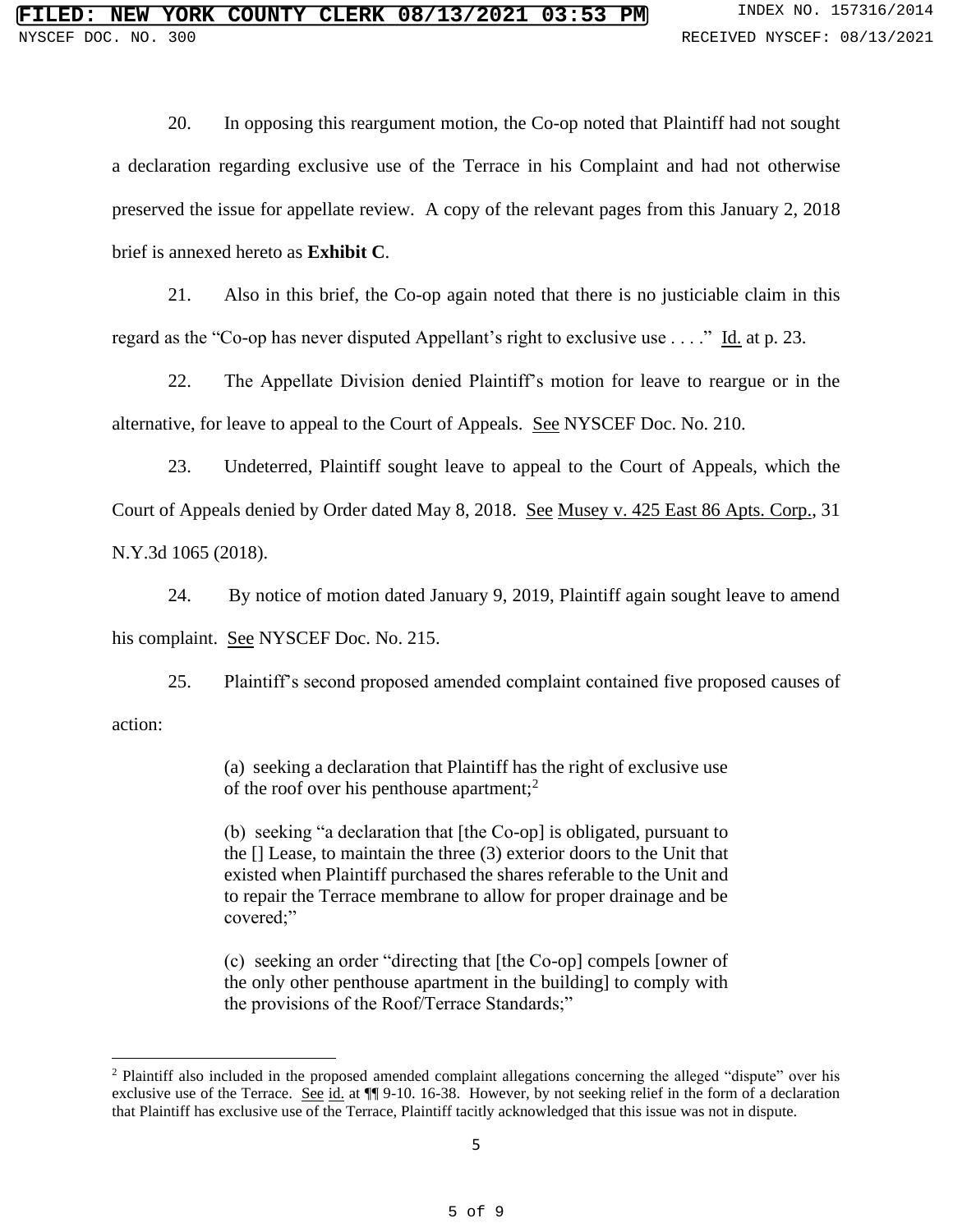(d) seeking a money judgment in excess of \$100,000.00 based on the Co-op's alleged "refus[al] to acknowledge that Plaintiff has exclusive use of the Roof [over this penthouse apartment]" in breach of the Lease and by allegedly "failing to provide Plaintiff with a Terrace that is capable of being covered and converted into a habitable area;" and

(e) derivatively, on behalf of the Co-op, seeking an order directing the Co-op to compel the owner of the other penthouse apartment in the building to do certain things on and to his terrace.

See id. at pp. 22-26.

26. By Decision and Order dated June 21, 2019 (the "June 2019 D&O"), this Court largely denied Plaintiff's motion to amend, permitting Plaintiff leave to amend only to "add a breach of contract claim based on the [Co-op's] failure to provide plaintiff with a Terrace that is capable of being covered and converted into a habitable area." NYSCEF Doc. No. 254 at p. 11.<sup>3</sup>

27. The June 2019 D&O also "directed" Plaintiff "to file and serve and amended

complaint consistent with [the Court's] decision. Id.

28. Plaintiff did not follow the foregoing directive.

29. Rather, by notice of motion dated July 25, 2019, Plaintiff sought leave to reargue the June 2019 D&O, in part. See NYSCEF Doc. No. 262.

30. This Court denied that motion for leave to reargue by Decision and Order dated March 24, 2020. See NYSCEF Doc. No. 292.

31. Plaintiff did not thereafter file an amended complaint consistent with the June 2019

D&O.

<sup>&</sup>lt;sup>3</sup> In its denial of leave to amend to assert the proposed first cause of action, this Court was explicit that the "exclusive use" provision in the Lease applied to the Terrace (but not the roof over the penthouse apartment). See NYSCEF Doc. No. 254 at pp. 7-8. In Plaintiff's subsequent memorandum of law in support of his motion to reargue the June 2019 D&O, Plaintiff explicitly acknowledged that "[w]ith respect to the space on the same level as the penthouse, which the parties have called the 'terrace' throughout the litigation, plaintiff's exclusive use over the terrace is a settled matter." NYSCEF Doc. No. 275 at p. 2, n.1.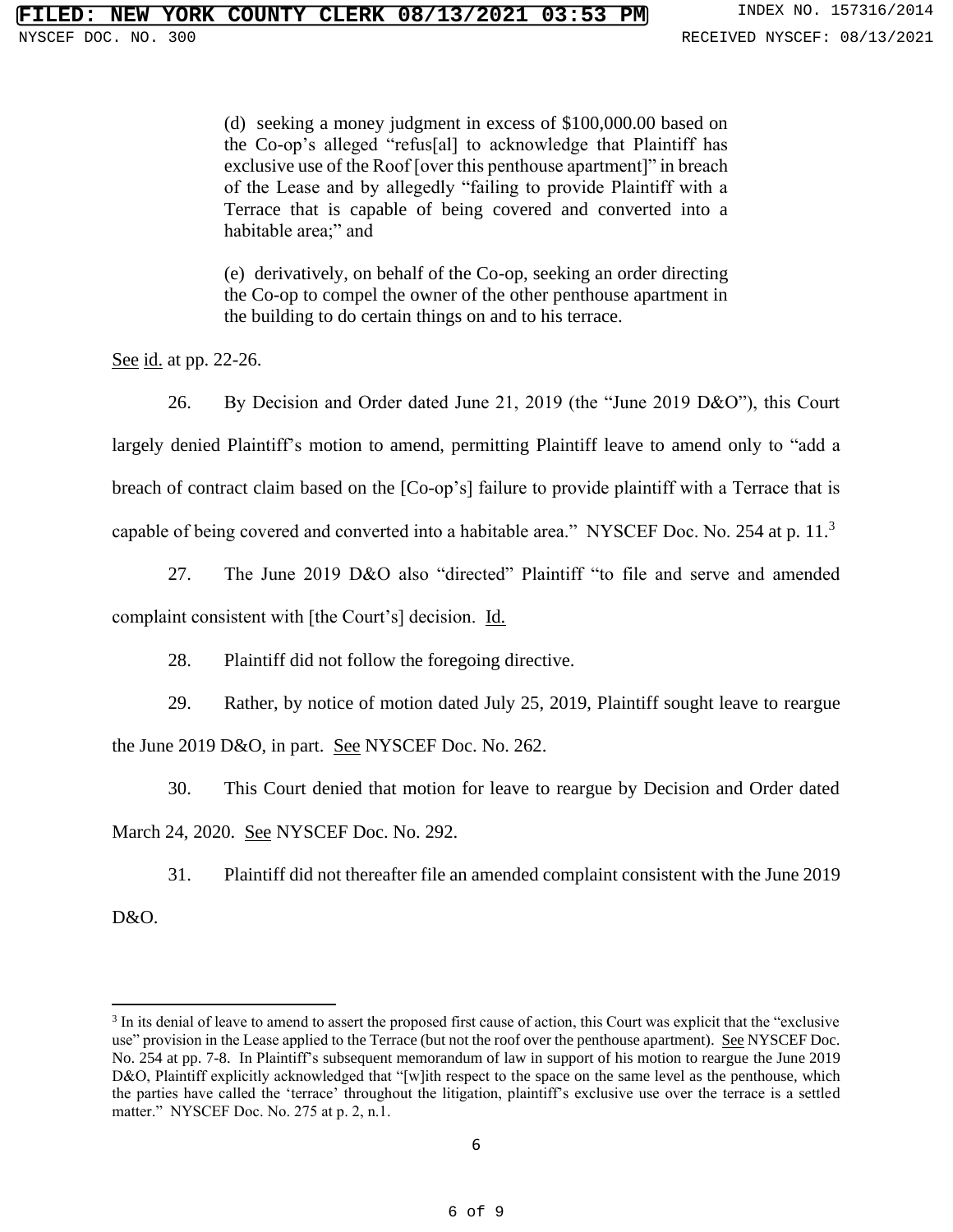32. In fact, Plaintiff did nothing. For five months after the issuance of the March 24, 2020 D&O, Plaintiff did not file an amended pleading or otherwise attempt to prosecute this lawsuit.

33. By Consent to Change Attorneys dated August 31, 2020, the law firm of Romer Debbas, LLP substituted in as counsel of record for Plaintiff, in the stead of Loanzon LLP. See NYSCEF Doc. No. 296.

34. In September and October 2020, Emil Samman, Esq. of Romer Debbas, LLP, was in communication with me regarding settlement of this action.

35. The last time that I spoke with Messr. Samman, however, was on or about October 29, 2020, after which time I heard nothing further from a representative of Plaintiff regarding settlement.

36. Since the end of October 2020, for the next nine months, Plaintiff did nothing to prosecute this lawsuit.

37. On July 27, 2021, Plaintiff – by Loanzon LLP, which is no longer counsel of record for Plaintiff – filed a purported "First Amended Complaint," which pleading bears no resemblance to the original Complaint filed in this action, to the proposed amended complaint submitted to this Court in connection with Plaintiff's 2019 motion for leave to amend or to the June 2019 D&O. See NYSCEF Doc. No. 297.

38. It is that pleading (hereinafter, the "Amended Complaint") which is the subject of this motion.

39. The Amended Complaint bears no resemblance whatsoever to the proposed amended complaint submitted to this Court in connection with Plaintiff's 2019 motion for leave to amend (NYSCEF Doc. No. 218) or to the leave to amend granted in the June 2019 D&O. By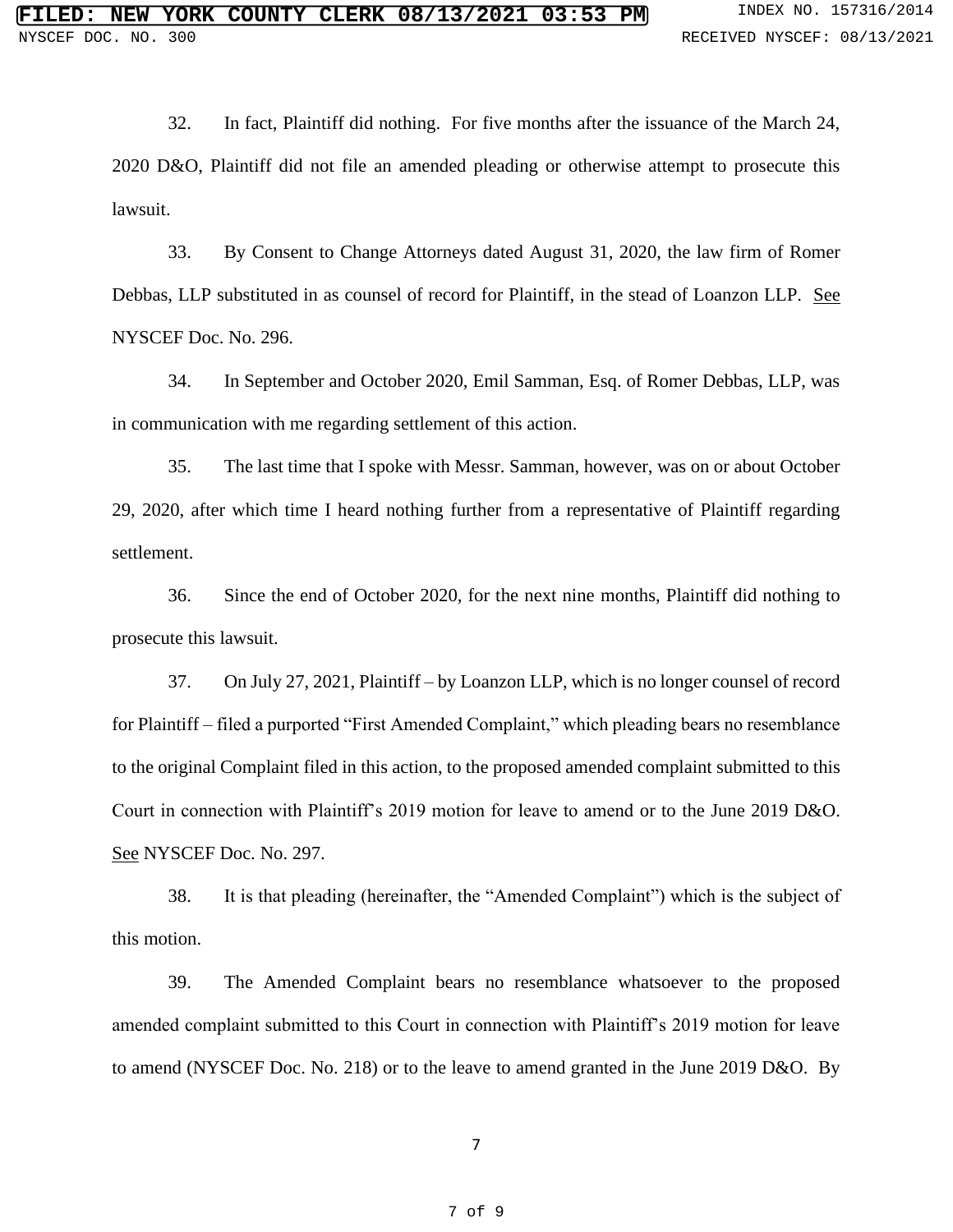way of illustration, annexed hereto as **Exhibit D** is a blacklined comparison between the 2019 proposed amended complaint and the Amended Complaint.

40. On July 28, 2021, I wrote to Tristan C. Loanzon, Esq. demanding that the Amended Complaint be withdrawn by 5:00 p.m. on July 30, 2021 , short of which the Co-op would move to dismiss and for the imposition of sanctions on Plaintiff and Mr. Loanzon personally. A copy of this letter is annexed hereto as **Exhibit E.** 

41. My assistant, Susan Tonic, also emailed a copy of this letter to Emil A. Samman, Esq., of Romer Debbas, LLP, counsel ofrecord. A copy of the cover email, on which I was copied, is annexed hereto as **Exhibit F.** 

42. I received no response to that July 28, 2021 letter from either Messr. Loanzon or Messr. Samman.

Dated: New York, New York August 13, 2021

Tracy Peterson, Esq